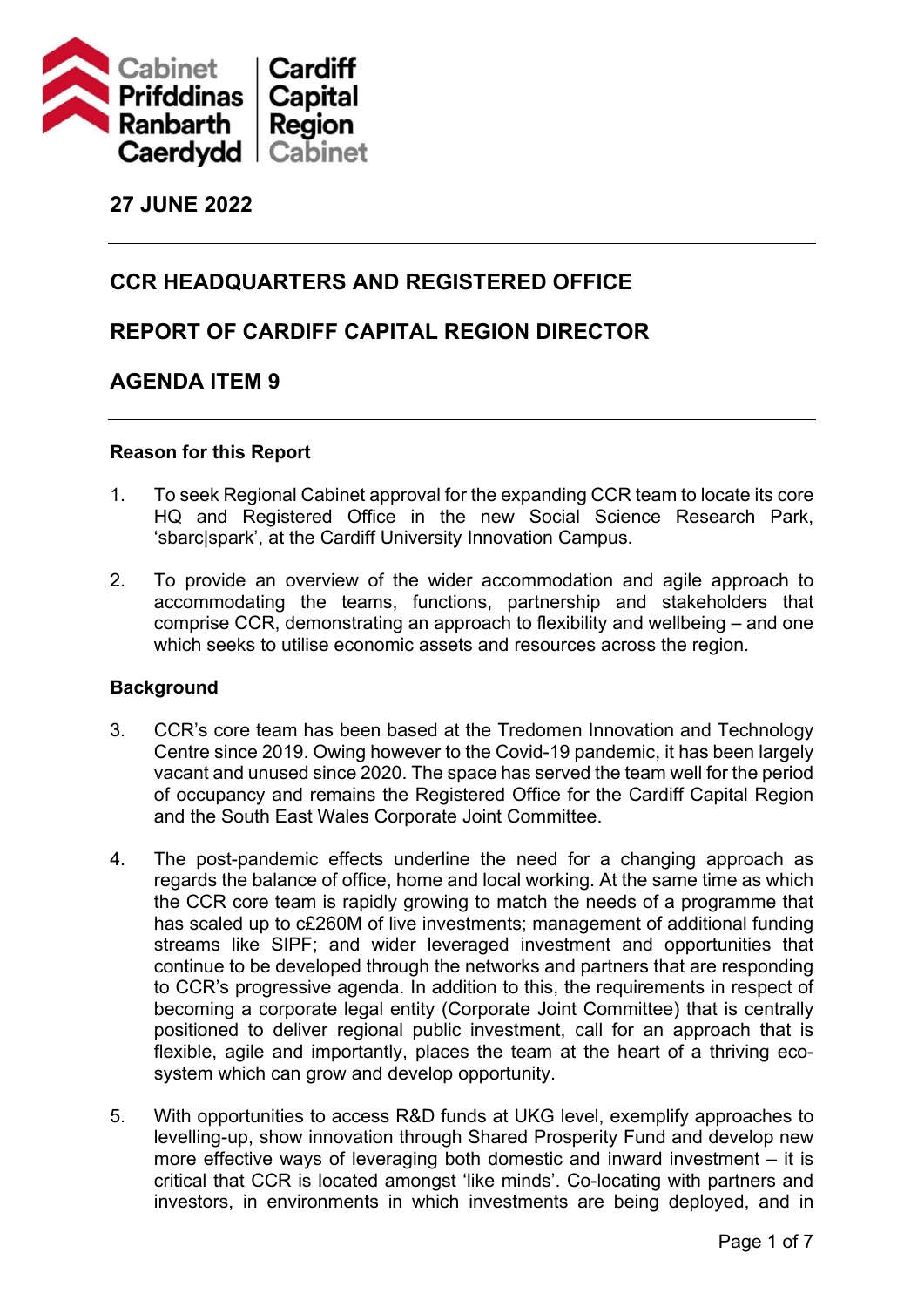which, the best possible conditions exist to grow high value ideas and propositions, is an increasingly important undertaking. Establishing a core hub and HQ in which this can happen, alongside creation of 'outposts' across the region, which help grow local economic potential and maintain momentum around the 'Invest in CCR' brand is, a business imperative.

#### **The Case for sbarc** l **spark**

- 6. Given its stage of evolution, CCR requires more than just 'office accommodation' or a base. C£70M of investment has been injected into the new Social Science Research Park (sbarc|spark) at Cardiff University's new £300M Innovation Campus. This state-of-the-art building is a hub for Research and Innovation and adjoins the new Translational Research Hub for Compound Semiconductors. The purpose of sbarc|spark is to provide a 'collision space' for different disciplines and sectors to collaborate and bring great ideas to life. It aims to support the public, third, business and research sectors to work collectively on solving problems and creating opportunities.
- 7. The UK Government has set a target for big increases in public and private investment to meet the requirement for R&D intensity target of 2.4%. However, the wider tendency in UK public spending on R&D is highly geographically imbalanced. Evidence shows the Cardiff Capital Region has the second lowest level of R&D intensity of the UK regions. This is overall public and private terms because low public investment in R&D, does not catalyse the 'crowding in' effect of private investment in R&D (Prof Richard Jones 2022). In addition, a report for Nesta in 2021 'The Missing £4BN' demonstrates that Wales as a whole is missing out to the tune of c£600m per annum on R&D investment. It is clear that this has a major role to playing in solving the productivity puzzle for the region.
- 8. sbarc|spark is therefore set to play a critical role in 'levelling-up' R&D spend in Wales, maximising the benefits public R&D can bring, both in driving economic growth, and in supporting strategic imperatives around challenges such as the cost of doing business/ cost of living crisis – and supporting transitions to a zerocarbon energy economy. To effect change on the scale needed, national and regional government needs to work together and with other stakeholders, to more powerfully co-create the Research and Innovation Strategy Wales needs. sbarc|spark will play a significant role in capacity building in Wales and CCR is both a key contributor to, and beneficiary, of making this happen.
- 9. sbarc|spark provides office accommodation, co-working and agile spaces, along with access to shared facilities such as boardrooms, labs and equipment and launch space for new businesses. In addition, the businesses, research centres, data outlets and wider organisations based in the building, offer unique access to data and intelligence, knowledge exchange and transfer and the opportunity to create a whole eco-system of opportunity. It offers proximity to significant funding entities such as ESRC and Innovate UK, as well as to the research base from which many of the region's most promising innovations are emerging.
- 10. sbarc|spark is already home to a thriving network of organisations. Companies such as Bipsync, Simply Do Ideas and Airbus occupy space alongside the Institute of Welsh Affairs, Nesta Cymru, Y-Lab and Cwmpas (formerly Wales Coop Centre). In addition, it is home to research centres that are key to informing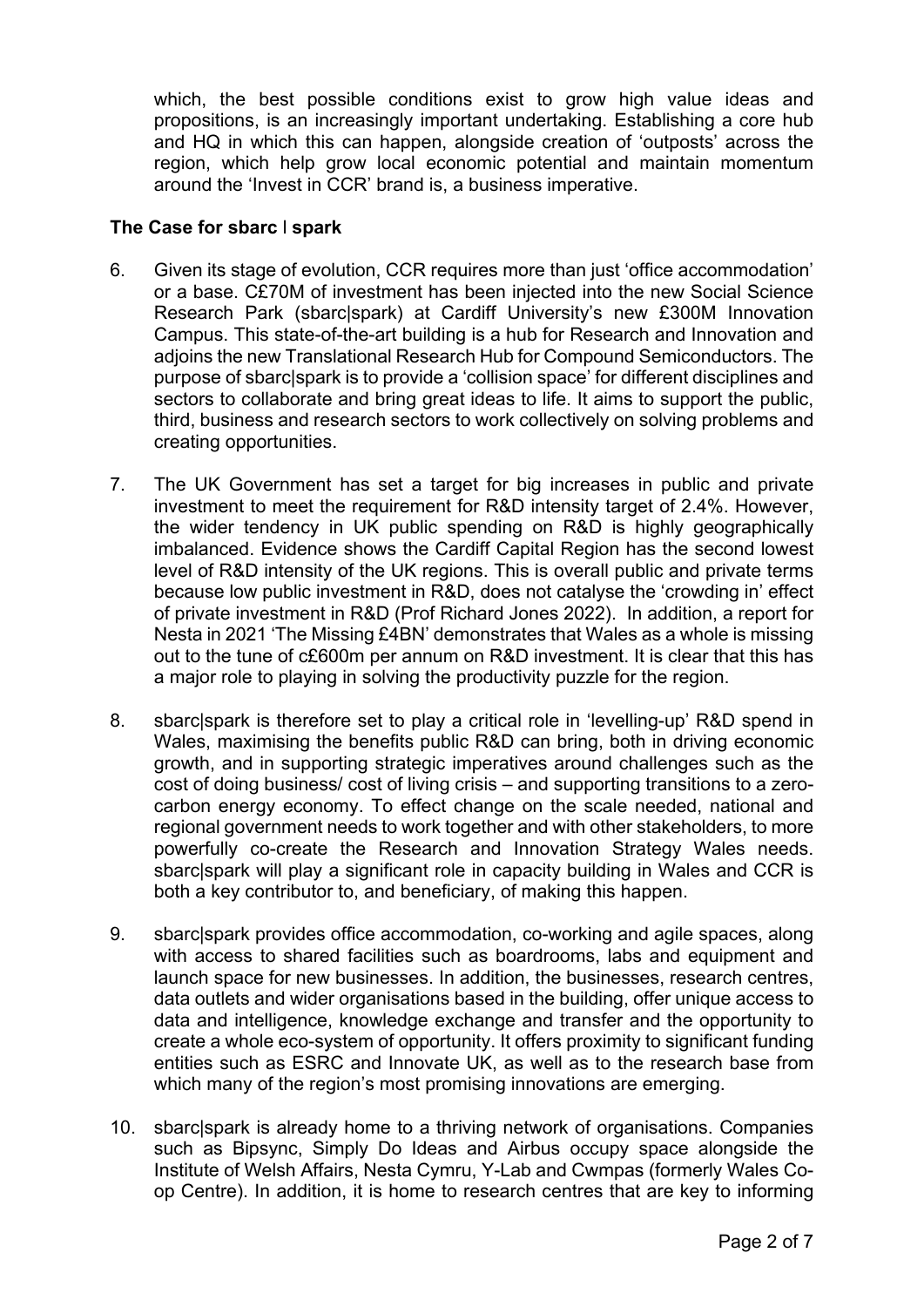CCR's work such as WISERD, CIPR, WERU and ESRC which has a Centre for Doctoral Training operational within the building. Connected to the building is the new Translational Research Hub which fosters partnerships with national and international enterprises to promote academic-business and business-business relationships that fuel economic growth in Wales and beyond. The hub houses the Cardiff Catalysis Institute which supports world leading research in chemical sciences and the Institute for Compound Semiconductors – which continues to position the region as a global leader in next generation Compound Semiconductor technologies.

- 11. sbarc|spark therefore offers a unique environment for CCR. In addition to the above, it can help provide a landing space for the businesses and clusters with which we work, as well as providing deal-flow for CCR impact funds and partnerships for new programmes and ventures. The building and the outward network, relationships and ventures it will help catalyse – could play a key role in further helping CCR to occupy a central position in Wales's Research and Innovation eco-system enhancing our delivery goals and converting opportunity to economic impact across the region.
- 12. Whilst sbarc|spark is a building embedded in the Cardiff University Campus, this by no means suggest that CCR becomes entrenched and fixed in this space. The objectives of sbarc|spark are outward focussed – recognising that the civic mission challenge lies in the communities and businesses located across the region. For example, there is a direct synergy with the CS Foundry and cluster being built at Imperial Park in Newport; with projects to support the foundational economy such as the CCR Challenge Fund and ventures such as Zip World in Hirwaun, as well as the opportunities to bring R&D endeavours to the former Aberthaw Power Station.
- 13. The current cost of all accommodation/ room bookings for CCR is typically slightly upward of £22K per annum. This comprises accommodation at Tredomen which accommodates 12 desk spaces as well as room bookings for the 14 different committees, events and boards which typically take place during the year. sbarc|spark has the capacity to accommodate the wider team which has now grown to c30 members of staff as well as the various board meetings and events that are set to take place in person now that pandemic restrictions have ended. The cost of creating a HQ is estimated to be c£40K per annum on a two-year lease inclusive of furniture.

#### **Supporting Local Enterprise**

- 14. Aligned to this sentiment, CCR officers will continue to work in local communities, alongside the investments we are making – particularly through clusters and venues such as the CS Foundry and Catapult; the Cyber Innovation Hub; Media Cymru and Fintech Wales. It is intended to make use of LA flexible working hubs as well as those of Welsh and UK Governments.
- 15. In addition to this, an opportunity has arisen for CCR to be involved in development of a facility for hot-desking and meeting space at Court Road Bridgend. The venue is directly adjacent to Bridgend train station, the second busiest station in the region and is set to be an innovation space at the Old Post Office building. BIC Innovation are leading the development and have begun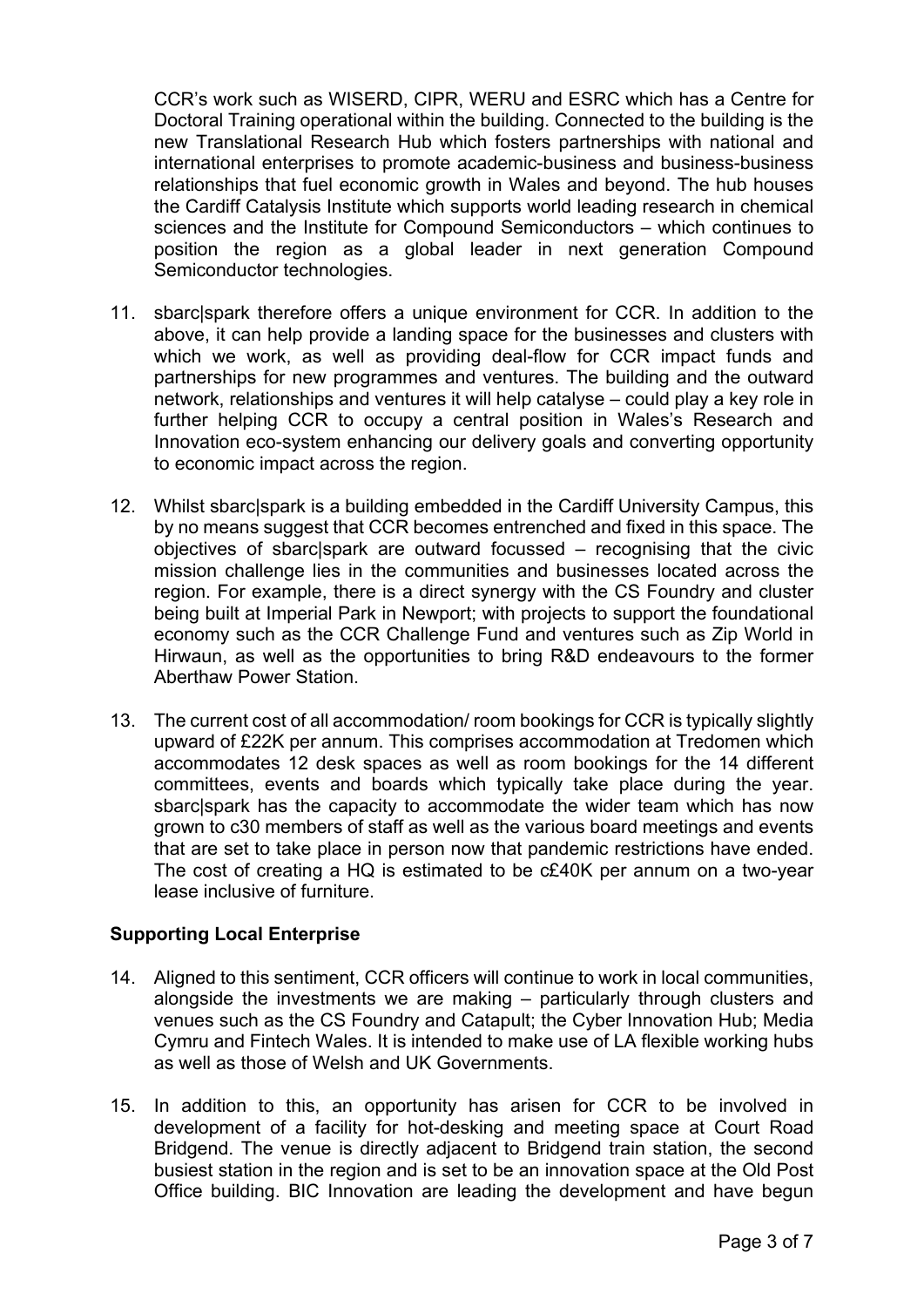feasibility work, which requires a small 'seed' contribution of c£3-5K from CCR in order to partner the scheme and therefore use the Hub ongoing for meetings, events and co-working space. No formal lease or sub-lease arrangement in required. This would be a very visible and central CCR presence in and for Bridgend and because it is linked to CCR's accommodation strategy – can help drive community enterprise around creation of new innovation spaces in the region.

#### **Presence in Northern Valleys**

- 16. Tredomen has provided a good setting for CCR Cabinet meetings and briefings and so the intention remains to contract with Caerphilly CBC to continue to hold in-person meetings at Tŷ Penallta. In addition to this, storage and drop-in space for CCR merchandise and equipment will be secured with CCBC.
- 17. This will continue to ensure a whole-CCR presence in the Northern Valleys and provide a location which is accessible to at all and is sensitive to the place dynamics of the Cardiff Capital Region.

#### **Invest in CCR**

- 18. It is becoming increasingly clear that as CCR further develops its national identity and presence, 'competition' is not solely about 'winners' and competing with the regions of Wales or the UK – but collaboration and networks with city regions across the world. As a relatively small but highly connected region, CCR has already built a strong sense of collaborative advantage. Working closely with the Invest in Cardiff team to ensure a strong presence at global events such as MIPIM and UKREiiF, working with Global Welsh, Trade and Invest Wales, Dept for International Trade and across global University-Industry Partnerships – the emerging 'Invest in CCR' brand is already gaining traction.
- 19. It is therefore proposed that as funding opportunities emerge through programmes such as the Shared Prosperity Fund, priority is afforded to developing integrated place branding that works for the region year-round. In addition, as the Corporate Joint Committee gets off the blocks, a clear 'economic wellbeing' priority is emerging in relation to building the Invest in CCR brand. It is now felt to be highly likely that the UK will lose association with the Horizon Europe Science, Research and Innovation programme. This means losing full access to EU Research Framework Programmes and the funding, networks, collaboration and infrastructure they provide. Current thinking suggests UK Government will develop a replacement programme that is focussed on international collaboration with the global research community. Whatever the eventual outcome, it is crucial that CCR is on the front foot and continues to leverage relationships being newly cultivated with Catalonia Trade and Invest; those that exist with Scandinavia, Basque Region, Stuttgart and Nantes – as well as with the Indo-Pacific region, N America and Canada.
- 20. To this end, it is proposed that the brand, Invest in CCR occupies a small space alongside Invest in Cardiff at the Marketing Hub Cardiff Castle (the latter at no cost) – which is already used to great effect as a hub for demonstrating the regions' rich culture and heritage to prospective investors. As plans develop through future funding programmes, such as the Shared Prosperity Fund, the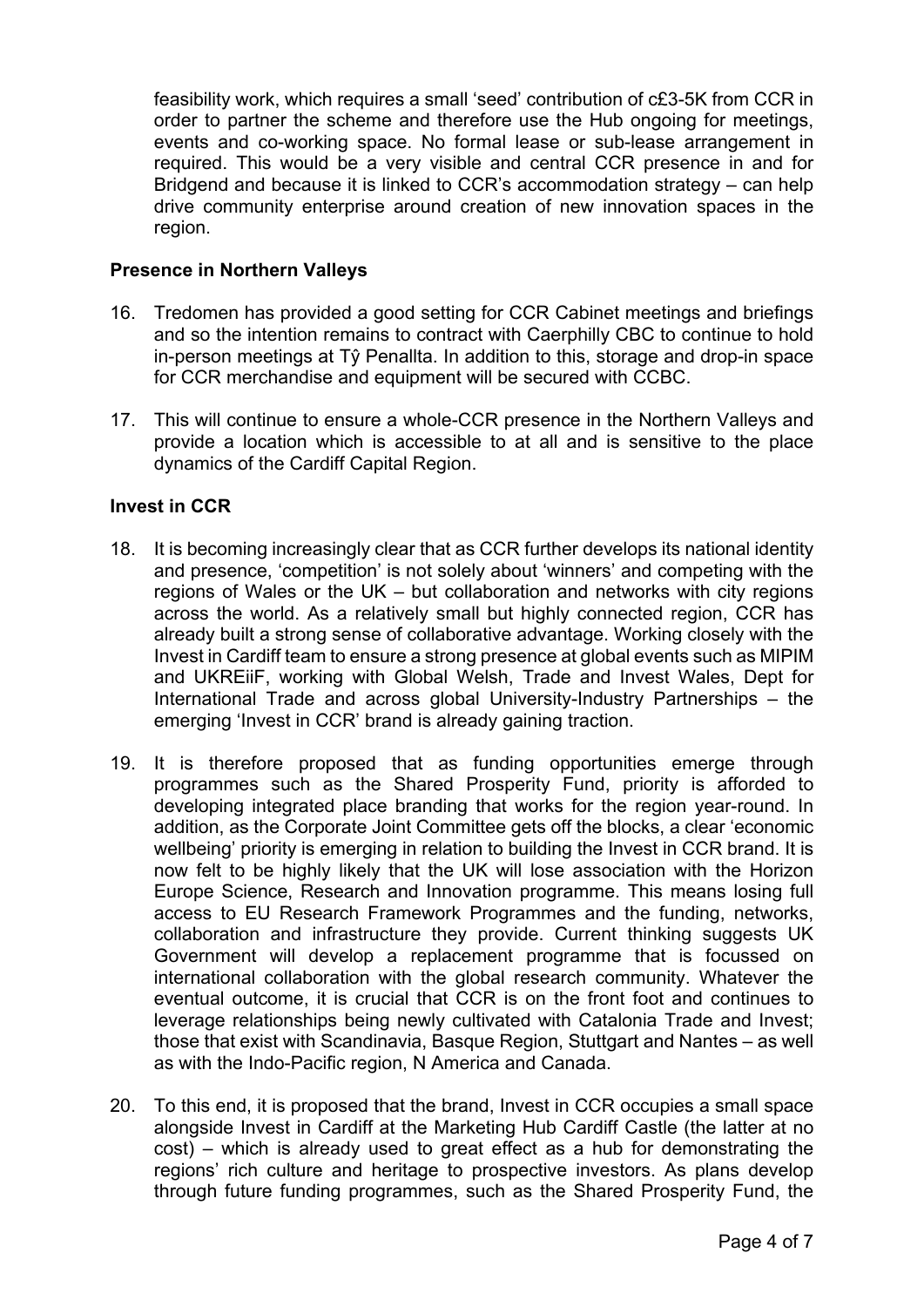Invest in CCR brand will be further developed and reinforced to work for all parts of the region.

#### **Financial Implications**

21. The report sets out proposed changes to accommodation arrangements including the establishment of a new headquarters and operational base. Alongside this, other proposals include a hot desk partnership and sharing of other work spaces across the region. Costs are estimated to be in the region of £45,000 and can be funded within the existing Joint Committee revenue budget resources

#### **Legal Implications**

22. This report sets out proposed changes to the accommodation arrangements for the CCR. As a consequence of these changes, it is anticipated that the CCR will need to enter into agreements to occupy the various accommodation secured. As the CCR is not a legal entity and cannot enter into such agreements itself, it is proposed that Regional Cabinet delegate authority to the CCR Director with the authority for the CCR Director to further sub-delegate to any other Officer of the Accountable Body to approve the terms of and arrange execution of any such agreements.

#### **Well-being of Future Generations (Wales) Act 2015**

- 23. In developing the Plan and in considering its endorsement regard should be had, amongst other matters, to:
	- (a) the Welsh Language (Wales) Measure 2011 and the Welsh Language Standards;
	- (b) Public sector duties under the Equalities Act 2010 (including specific Welsh public sector duties). Pursuant to these legal duties Councils must in making decisions have due regard to the need to (1) eliminate unlawful discrimination, (2) advance equality of opportunity and (3) foster good relations on the basis of protected characteristics. Protected characteristics are: a. Age; b. Gender reassignment; c. Sex; d. Race – including ethnic or national origin, colour or nationality; e. Disability; f. Pregnancy and maternity; g. Marriage and civil partnership; h. Sexual orientation; I. Religion or belief – including lack of belief, and;
	- (c) the Well Being of Future Generations (Wales) Act 2015. The Well-Being of Future Generations (Wales) Act 2015 ('the Act') is about improving the social, economic, environmental and cultural well-being of Wales. The Act places a 'well-being duty' on public bodies aimed at achieving 7 national well-being goals for Wales - a Wales that is prosperous, resilient, healthier, more equal, has cohesive communities, a vibrant culture and thriving Welsh language and is globally responsible. In discharging their respective duties under the Act, each public body listed in the Act (which includes the Councils comprising the CCRCD) must set and published wellbeing objectives. These objectives will show how each public body will work to achieve the vision for Wales set out in the national wellbeing goals. When exercising its functions, the Regional Cabinet should consider how the proposed decision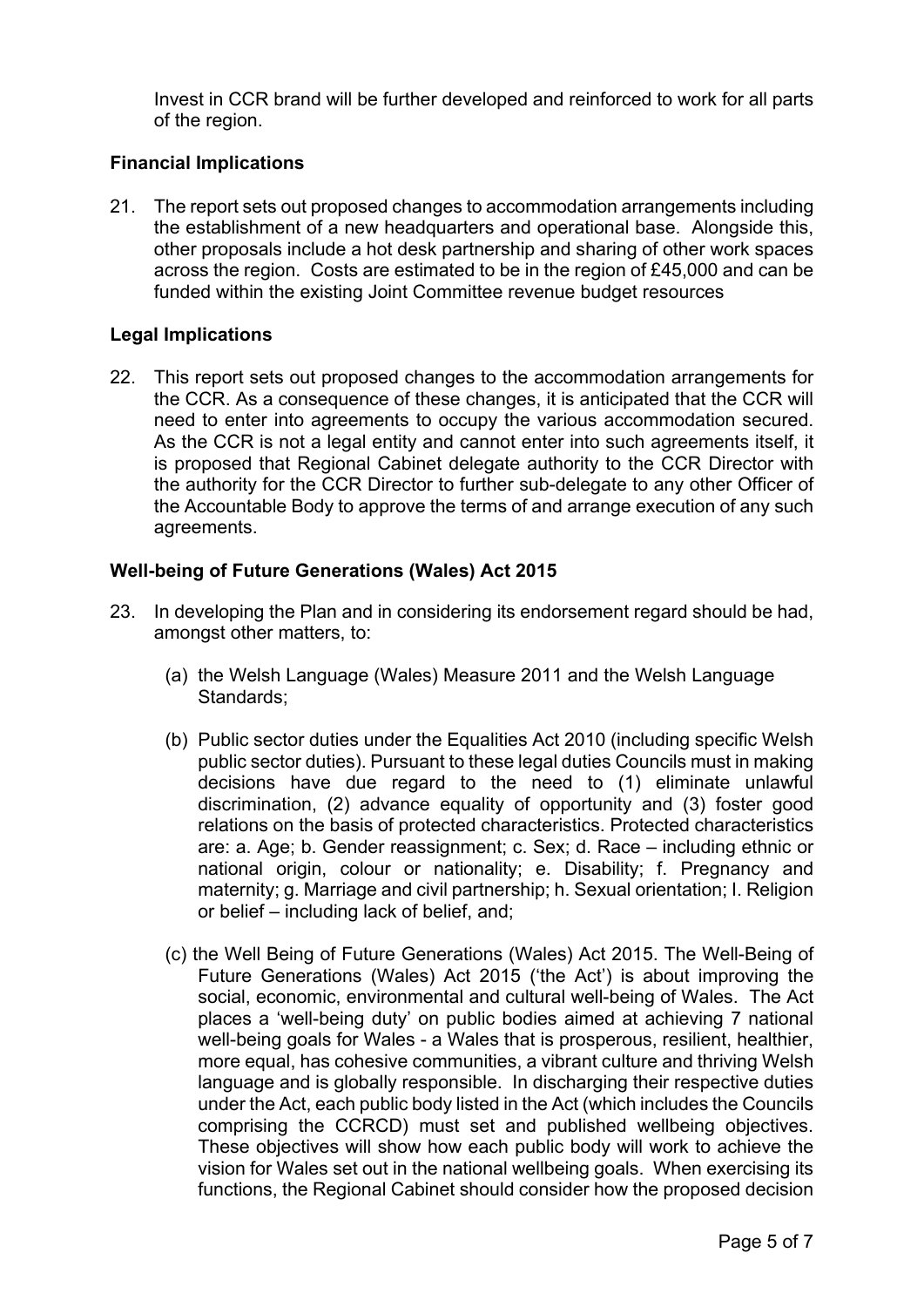will contribute towards meeting the wellbeing objectives set by each Council and in so doing achieve the national wellbeing goals. The wellbeing duty also requires the Councils to act in accordance with a 'sustainable development principle'. This principle requires the Councils to act in a way which seeks to ensure that the needs of the present are met without compromising the ability of future generations to meet their own needs. Put simply, this means that Regional Cabinet must take account of the impact of their decisions on people living their lives in Wales in the future. In doing so, Regional Cabinet must:

- look to the long term;
- focus on prevention by understanding the root causes of problems;
- deliver an integrated approach to achieving the 7 national well-being goals;
- work in collaboration with others to find shared sustainable solutions;
- involve people from all sections of the community in the decisions which affect them.
- 24. Regional Cabinet must be satisfied that the proposed decision accords with the principles above. To assist Regional Cabinet to consider the duties under the Act in respect of the decision sought, an assessment has been undertaken, which is attached at appendix 1.

#### **Equality Act 2010**

- 25. In considering this matter, regard should be had, amongst other matters, to the Councils' duties under the Equality Act 2010. Pursuant to these legal duties the Regional Cabinet must in making decisions have due regard to the need to (1) eliminate unlawful discrimination (2) advance equality of opportunity and  $(3)$ foster good relations on the basis of protected characteristics. Protected characteristics are:
	- age:
	- gender reassignment;
	- sex;
	- race including ethnic or national origin, colour or nationality;
	- disability;
	- pregnancy and maternity;
	- marriage and civil partnership;
	- sexual orientation;
	- religion or belief including lack of belief.

#### **Reasons for Recommendations**

- 26. The report sets out the proposal and rationale for establishing a new HQ and operating base/ registered office for the CCR, which seeks to make a contribution to a more fluid operating structure, at the same time, as enhancing innovation and economic impact across the region.
- 27. The costs associated with the proposals amount to c£45K per annum. This is within the operational and financial jurisdictions of the CCR Director.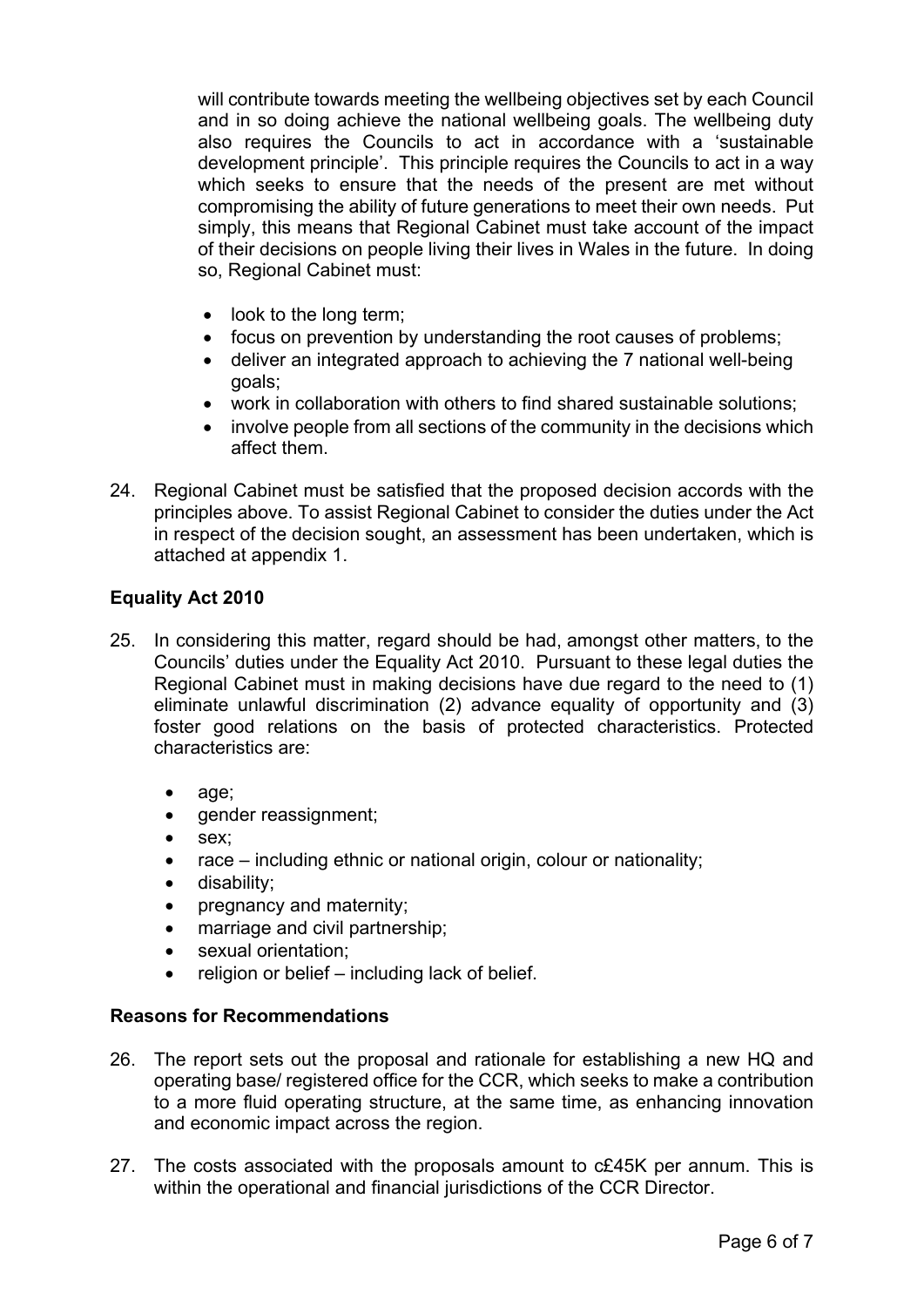#### **RECOMMENDATIONS**

- 28. It is recommended that the Cardiff Capital Region Joint Cabinet:
	- (1) approves sbarc|spark as the new Head Quarters / Operating Base and Registered Office for the CCR team, with outposts in Bridgend as detailed in paragraph 15 of this report and to continue to contract with Caerphilly CBC around the use of Ty Penallta as detailed in paragraph 16 of this report – alongside the flexible use of space across the whole region;
	- (2) notes the budget implications, which fall within the operational and financial designations of the CCR Director;
	- (3) notes and approves the proposals to grow the Invest in CCR brand with consolidation of some key branding material into the Invest in Cardiff Marketing Hub at Cardiff Castle and approves Invest in CCR occupying a small space alongside Invest in Cardiff at the Marketing Hub Cardiff Castle;
	- (4) Delegates authority to the CCR Director to approve the terms of and arrange execution of any legal agreements to occupy the accommodation detailed in recommendations (1) and (3) with authority for the CCR Director to further sub-delegate that authority to another Officer within the Accountable Body.

**Kellie Beirne Director, Cardiff Capital Region 27 June 2022**

**Appendices** Appendix 1 Well-being of Future Generations Assessment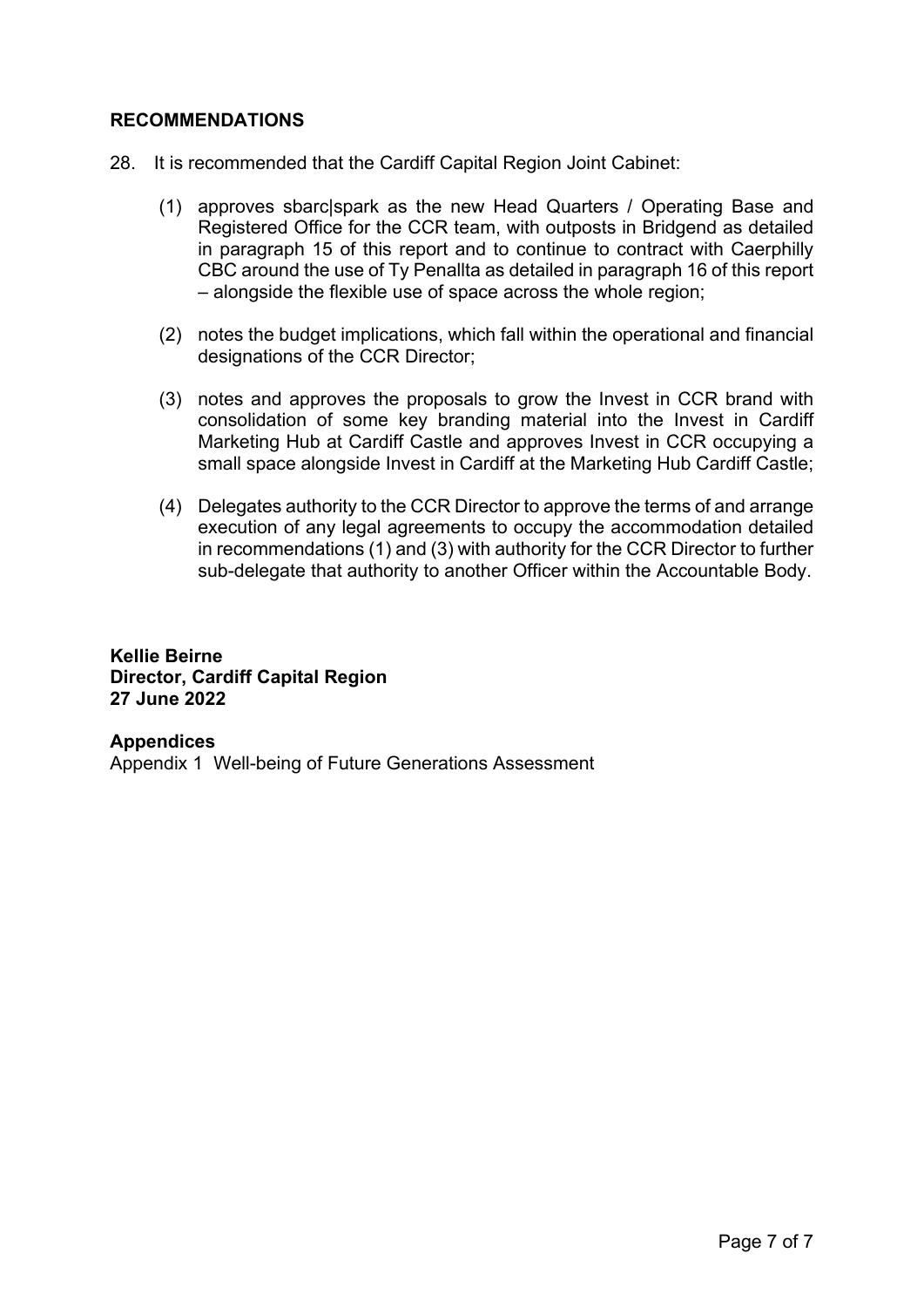# **Future Generations Assessment Evaluation** ccomodation final.docx **(includes Equalities and Sustainability Impact Assessments)**

| Name of the Officer completing the evaluation:                               | Please give a brief description of the aims of the proposal<br>A core aim of the City Deal team is to be easily accessible for both public                                                                   |
|------------------------------------------------------------------------------|--------------------------------------------------------------------------------------------------------------------------------------------------------------------------------------------------------------|
| Kellie Beirne, Director CCR City Deal                                        | sector partners, academia and industry in an environment that supports<br>cohesive and creative partnerships. Accessible, good quality<br>accommodation enhances the working environment creating a positive |
| <b>Phone no: 07826 919286</b><br><b>E-mail: Kellie.beirne@cardiff.gov.uk</b> | delivery culture across the team.                                                                                                                                                                            |
| <b>Proposal: Office Move</b>                                                 | Date Future Generations Evaluation form completed: 27 June 2022                                                                                                                                              |

**1. Does your proposal deliver any of the well-being goals below?** Please explain the impact (positive and negative) you expect, together with suggestions of how to mitigate negative impacts or better contribute to the goal.

| <b>Well Being Goal</b>                                                                                            | Does the proposal contribute to this goal?<br>Describe the positive and negative impacts.                                                                                                                                                                                                                                                                                                                                                                                                                                                                                                        | What actions have been/will be taken to<br>mitigate any negative impacts or better<br>contribute to positive impacts?                                                                                                                                                                                                                                                                             |
|-------------------------------------------------------------------------------------------------------------------|--------------------------------------------------------------------------------------------------------------------------------------------------------------------------------------------------------------------------------------------------------------------------------------------------------------------------------------------------------------------------------------------------------------------------------------------------------------------------------------------------------------------------------------------------------------------------------------------------|---------------------------------------------------------------------------------------------------------------------------------------------------------------------------------------------------------------------------------------------------------------------------------------------------------------------------------------------------------------------------------------------------|
| A prosperous Wales<br>Efficient use of resources, skilled,<br>educated people, generates wealth,<br>provides jobs | Utilising modern accessible accommodation to<br>host the city deal team opens up unseen<br>channels to develop new relationships and<br>enrich existing ones. Being accessible to all<br>partners enables the team to work more<br>collaboratively with stakeholders which will<br>result in increased productivity. Ultimately<br>leading to the team enabling the ultimate aim of<br>growing the Region.<br>Whilst a wholly positive effort must be made to<br>ensure the team remains fully accessible<br>smaller satellite hubs will be located around the<br>region for the team to access. | The team will be operating in an agile manner so<br>any concerns around not having access to the<br>team will be mitigated through the team being<br>fully mobile.<br>The new office accommodation lends itself to<br>developing new relationships and aligning activity<br>to the priorities of other institutions, priorities<br>which will positively contribute to the city deal<br>outcomes. |
| <b>A resilient Wales</b><br>Maintain and enhance biodiversity and<br>ecosystems that support resilience           | The location of the new offices allows for the<br>team to use public transport more easily, which<br>in turn allows for visitors to access public<br>transport to access the team more easily too.                                                                                                                                                                                                                                                                                                                                                                                               | Access to a limited number of car park spaces<br>encourages officers to use public transport.<br>Utilising modern flexible agile approaches to<br>working, within an accessible working                                                                                                                                                                                                           |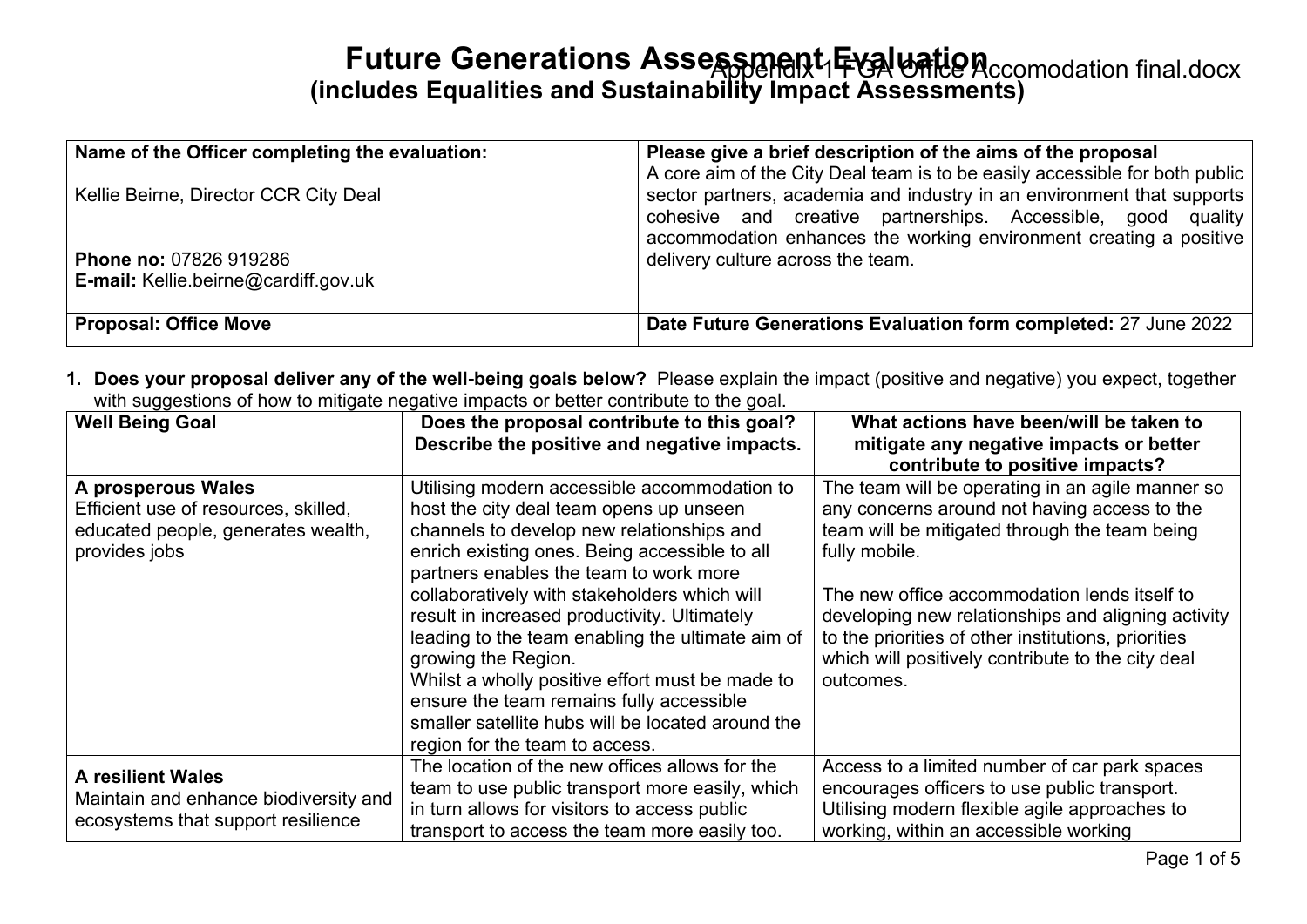| <b>Well Being Goal</b>                                                                                                                                                                       | Does the proposal contribute to this goal?<br>Describe the positive and negative impacts.                                                                                                                                                                                                                                                          | What actions have been/will be taken to<br>mitigate any negative impacts or better<br>contribute to positive impacts?                                                  |
|----------------------------------------------------------------------------------------------------------------------------------------------------------------------------------------------|----------------------------------------------------------------------------------------------------------------------------------------------------------------------------------------------------------------------------------------------------------------------------------------------------------------------------------------------------|------------------------------------------------------------------------------------------------------------------------------------------------------------------------|
| and can adapt to change (e.g. climate<br>change)                                                                                                                                             | Both having a positive impact on the<br>environment and reducing carbon.<br>There are also additional business support and<br>academic support partners located within the<br>building or close vicinity of the offices,<br>developing additional resilience that enhances<br>city deal delivery.                                                  | environment will contribute towards a more<br>resilient Wales                                                                                                          |
| A healthier Wales<br>People's physical and mental<br>wellbeing is maximized and health<br>impacts are understood                                                                             | Access to central good quality office<br>accommodation will enhance the team's overall<br>well-being. Access to the offices becomes more<br>affordable as travel requirements reduce, all of<br>which enhance the work experience. This will<br>make the team more productive, which<br>ultimately mean the outcomes for Wales will be<br>improved | Working with partners and the university to<br>strengthen the support to the team will ultimately<br>improve business opportunities and support to the<br>whole team.  |
| A Wales of cohesive communities<br>Communities are attractive, viable,<br>safe and well connected                                                                                            | Having a central location enables all of the<br>communities that work in partnership with the<br>City Deal to be well connected and accessible.                                                                                                                                                                                                    | Working with partners and the university to<br>strengthen the support to the team will ultimately<br>improve business opportunities and wider<br>outcomes of the team. |
| A globally responsible Wales<br>Taking account of impact on global<br>well-being when considering local<br>social, economic and environmental<br>wellbeing                                   |                                                                                                                                                                                                                                                                                                                                                    |                                                                                                                                                                        |
| A Wales of vibrant culture and<br>thriving Welsh language<br>Culture, heritage and Welsh language<br>are promoted and protected. People<br>are encouraged to do sport, art and<br>recreation |                                                                                                                                                                                                                                                                                                                                                    |                                                                                                                                                                        |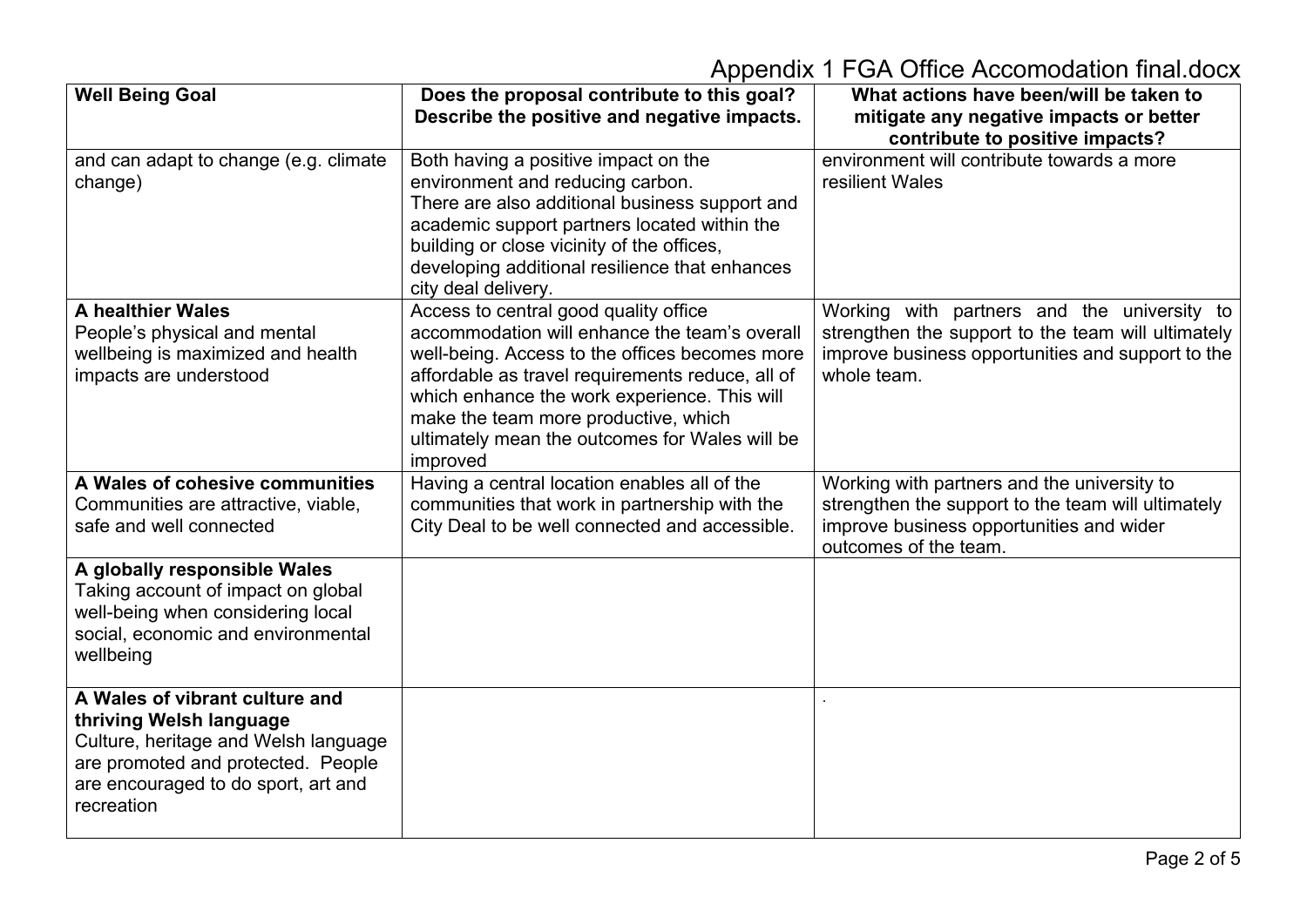| <b>Well Being Goal</b>                                                                                         | Does the proposal contribute to this goal?<br>Describe the positive and negative impacts. | What actions have been/will be taken to<br>mitigate any negative impacts or better<br>contribute to positive impacts? |
|----------------------------------------------------------------------------------------------------------------|-------------------------------------------------------------------------------------------|-----------------------------------------------------------------------------------------------------------------------|
| A more equal Wales<br>People can fulfil their potential no<br>matter what their background or<br>circumstances |                                                                                           |                                                                                                                       |

#### **2. How has your proposal embedded and prioritized the sustainable governance principles in its development?**

|                               | <b>Sustainable Development</b>                                                  | Does your proposal demonstrate you have met                                                                                                                                                  | Are there any additional actions to be taken to                             |
|-------------------------------|---------------------------------------------------------------------------------|----------------------------------------------------------------------------------------------------------------------------------------------------------------------------------------------|-----------------------------------------------------------------------------|
|                               | <b>Principle</b>                                                                | this principle? If yes, describe how. If not explain                                                                                                                                         | mitigate any negative impacts or better                                     |
|                               |                                                                                 | whv.                                                                                                                                                                                         | contribute to positive impacts?                                             |
| <b>Long Term</b>              | Balancing short term<br>need with long term<br>and planning for the<br>future   | The proposal is about accessing a long-term safe sustainable<br>environment for city deal team members. The office<br>accommodation is carbon neutral and built to BREAM +                   | Continued review and evaluation of culture and needs of the<br>project team |
| <b>Table</b><br>Collaboration | Working together<br>with other partners to<br>deliver objectives                | The office space is in ownership of Cardiff University. Working in<br>partnership with the institution as a delivery partner and a landlord<br>can only enhance delivery of core objectives. | Continuing to engage with all partners.                                     |
|                               | Involving those with<br>an interest and<br>seeking their views                  | Surveys, consultation, workshops of the team to seek their views<br>around well-being and appropriate use of space.                                                                          | Not at this time                                                            |
|                               | Putting resources<br>into preventing<br>problems occurring<br>or getting worse  | Having modern offices fit for purpose in a central location with<br>appropriate facilities and technologies will have a positive impact<br>on team morale and wellbeing.                     | Not at this time                                                            |
| <b>Integration</b>            | Considering impact<br>on all wellbeing<br>goals together and<br>on other bodies | As above                                                                                                                                                                                     | Not at this time                                                            |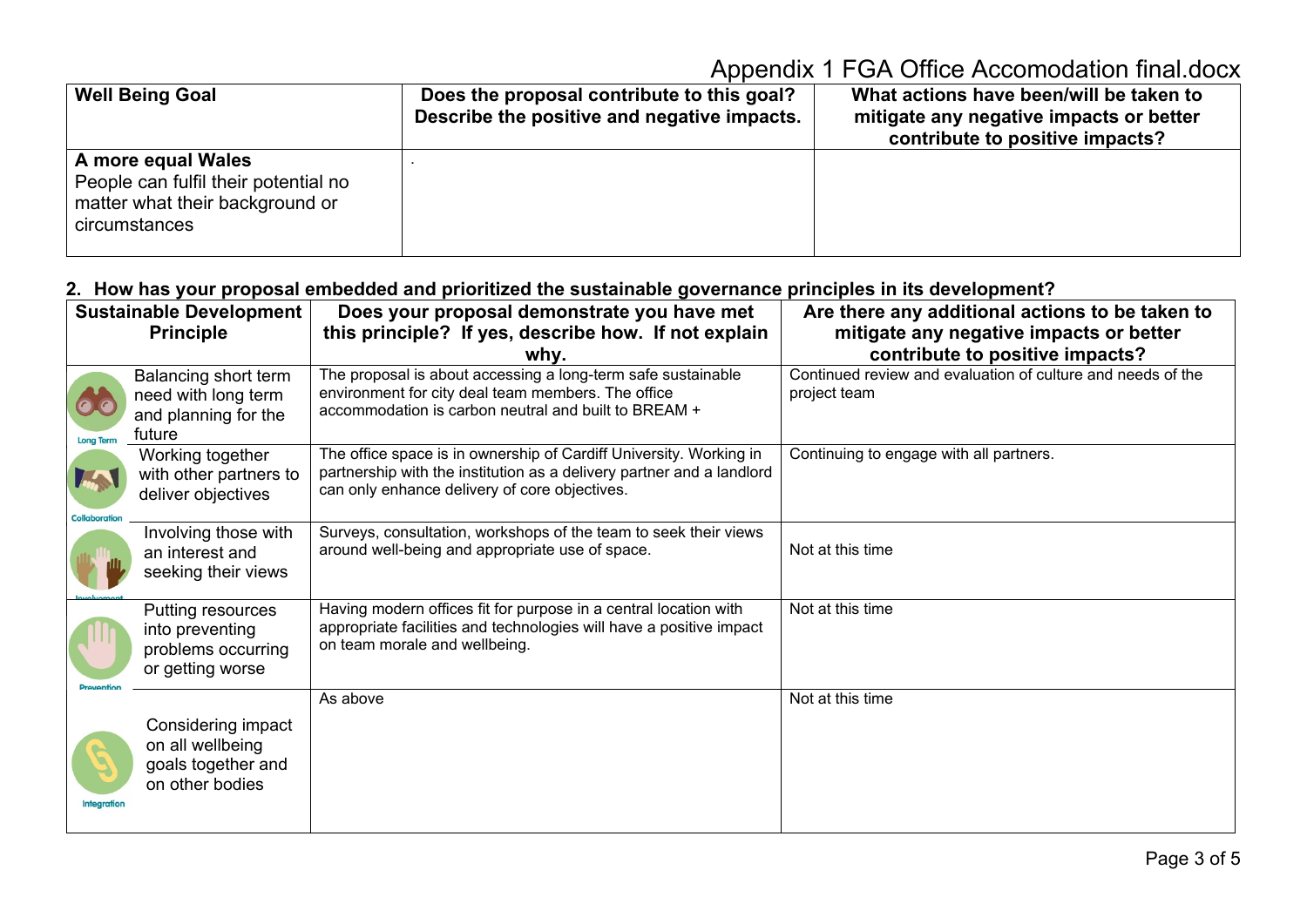**3. Are your proposals going to affect any people or groups of people with protected characteristics?** Please explain the impact, the evidence you have used and any action you are taking below.

| <b>Protected</b><br><b>Characteristics</b> | Describe any positive impacts your<br>proposal has on the protected<br>characteristic                                                          | Describe any negative impacts<br>your proposal has on the<br>protected characteristic                                                                                                              | What has been/will be done to<br>mitigate any negative impacts or<br>better contribute to positive<br>impacts?                                               |
|--------------------------------------------|------------------------------------------------------------------------------------------------------------------------------------------------|----------------------------------------------------------------------------------------------------------------------------------------------------------------------------------------------------|--------------------------------------------------------------------------------------------------------------------------------------------------------------|
| Age                                        | None                                                                                                                                           | None arising – although particular attention<br>will have to be paid to how the message and<br>opportunities is conveyed as consistently as<br>possible to all aspects of the future<br>workforce. | Particular attention will have to be paid to<br>how the opportunities are conveyed as<br>consistently as possible to all aspects of the<br>future workforce. |
| <b>Disability</b>                          | The facility is fully accessible with enhanced<br>features that the previous building did not have.                                            | As above                                                                                                                                                                                           | As above                                                                                                                                                     |
| Gender<br>reassignment                     | None                                                                                                                                           | As above                                                                                                                                                                                           | As above                                                                                                                                                     |
| Marriage or civil<br>partnership           | none.                                                                                                                                          | As above                                                                                                                                                                                           | As above                                                                                                                                                     |
| Pregnancy or<br>maternity                  | none                                                                                                                                           | As above                                                                                                                                                                                           | As above                                                                                                                                                     |
| Race                                       | None                                                                                                                                           | As above                                                                                                                                                                                           | As above                                                                                                                                                     |
| Religion or Belief                         | The new facility has designated area's that<br>enable officers the space and privacy to practice<br>their religious beliefs if they so wish to | As above                                                                                                                                                                                           | As above                                                                                                                                                     |
| Sex                                        | none                                                                                                                                           | As above                                                                                                                                                                                           | As above                                                                                                                                                     |
| <b>Sexual Orientation</b>                  | None                                                                                                                                           | As above                                                                                                                                                                                           | As above                                                                                                                                                     |
| Welsh Language                             | None                                                                                                                                           | Not at this time but the situation will be kept<br>under review.                                                                                                                                   | As above                                                                                                                                                     |

#### **4. Safeguarding & Corporate Parenting. Are your proposals going to affect either of these responsibilities?**

| Describe any positive impacts your | Describe any negative impacts                                              | What will you do/ have you done         |
|------------------------------------|----------------------------------------------------------------------------|-----------------------------------------|
| proposal has on safeguarding and   | your proposal has on safeguarding $\vert$ to mitigate any negative impacts |                                         |
| corporate parenting                | and corporate parenting                                                    | $\mid$ or better contribute to positive |
|                                    |                                                                            | impacts?                                |